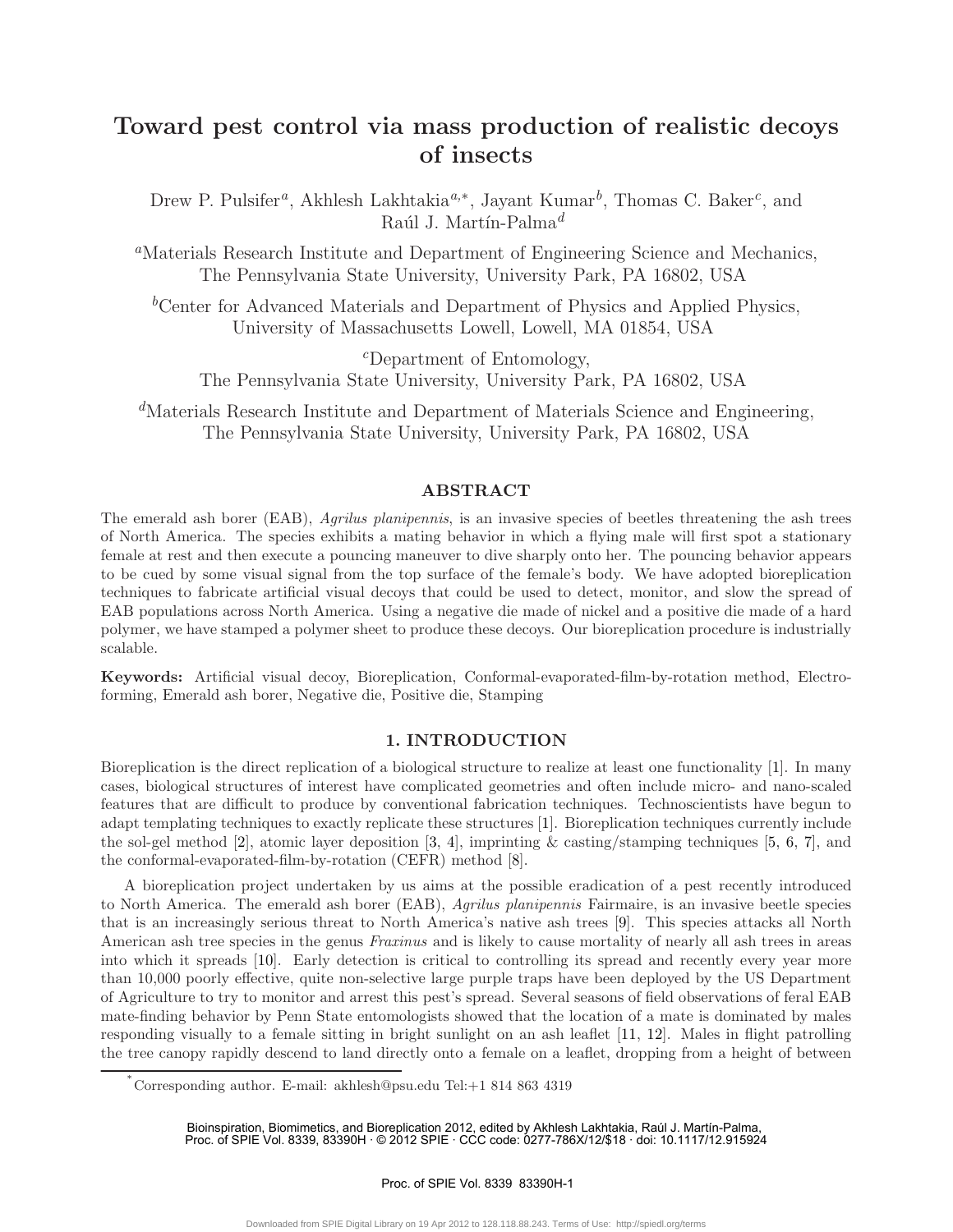$\sim$ 0.3 and 1 m [11, 12]. Knowledge of this behavior has produced new avenues for designing more effective traps. The males' descending flights can be evoked readily by dead EAB individuals that have been pinned to leaves [11], and removal of any possible semiochemicals from the dead *visual decoys* by washing with a solvent does not reduce the attraction of the males at all. Furthermore, when a dead visual decoy is coated with a spray-on sticky material, it becomes a highly effective trap [12].

In order to produce artificial visual decoys of the emerald ash borer (EAB) *en masse*, we need three items: (i) a sheet of a soft moldable polymer that has the same color as the EAB cuticle, (ii) a negative die made of a metal, and (iii) a positive die made of a hard polymer. Our basic idea is to first interpose the polymer sheet between the negative and the positive dies and then to apply pressure so that the polymer sheet is molded into a shape that looks like an EAB specimen from the top. This process to make visual decoys is industrially scalable.

The iridescent green hue of the EAB cuticle is produced by quarter-wave stacking of sub-cuticular layers, which is known from many beetle species to produce strong structural colors without the use of pigments [13]. Accordingly, the polymer sheet would have to be periodically multilayered and function as a polarization insensitive Bragg reflector of green color [13]. The method of electrostatic layer-by-layer deposition [14] has been used to make such reflectors [15]. The unit cell of the polymer sheet comprises two layers which differ substantially in refractive index. Usually the polymers are colloidal suspension of polymers, such as polystyrene or polyvinyl cinnamate (PVCN), stabilized by surface charges. The low-refractive-index polymer typically used is polymethyl methacrylate acid. The polymer colloidal suspensions are adsorbed sequentially with the help of cationic and anionic polymers in solution. Plasticization of these films from solvent vapors can yield the required period (i.e., thickness of the unit cell) for appropriate color reflectivity. An alternate approach which has also been tried is to spin coat polymers of high and low refarctive index on a desired substrate, with the optical thickness of each layer carefully controlled. While carrying out this procedure, solvents for the polymers must be suitably chosen as they must not re-dissolve the previous polymer layer. The polymers PVCN and polyacrylic acid have been used and show Bragg phenomenon in the desired part of the visible regime.

For the production of the negative die, a combination of the CEFR method with stamping [7] is attractive. The CEFR method is a thin-film deposition technique that combines physical vapor deposition [16] with tailored substrate motion. It has been used to produce conformal coatings on non-planar substrates such as fly eyes [17], butterfly wings [8], and finger prints [18, 19]. Quite recently, Pulsifer *et al.* [7] strengthened a CEFR-produced conformal nickel coating with nickel electroforming [20] in order to fabricate a negative die that captured the features of the compound eyes of a blow fly and used it in a casting scheme to produce many positive replicas of the original biotemplate.

For the production of the positive die, two mutually immiscible polymers can be used in a casting scheme. The biotemplate has to be encased in one polymer which can be cured and removed as a thin mold that has to be filled with the second polymer. After curing, the second polymer is a positive replica to be used as the positive die. The second polymer must harden significantly after curing.

This bioreplication project commenced in late 2011. Here we present our preliminary results on the production of a visual decoy made of poly(ethylene terephthalate) (PET) instead of the structurally colored polymer sheet.

## **2. FABRICATION OF NEGATIVE DIE**

### **2.1. Substrate preparation**

A whole EAB specimen was mounted in polydimethylsiloxane (PDMS) on a glass slide which had a layer of kapton tape to serve later as a delamination layer. The mounting was done by placing the EAB specimen on the slide and then pouring the PDMS over it. This step produced a smooth transition between the EAB specimen and the slide. Such a transition is desirable to eliminate areas that would be shadowed during the CEFR process or produce overhangs in the electroformed molds. After curing, the PDMS was peeled away from the upper surface of the specimen's elytrons and head to expose the surface of interest. Finally, the slide-mounted EAB specimen was sonicated in ethanol to remove any residue. Figure 1 shows an EAB specimen mounted on a glass slide with PDMS. This structure serves as a non-planar substrate for the deposition of a thin film of nickel on the biotemplate.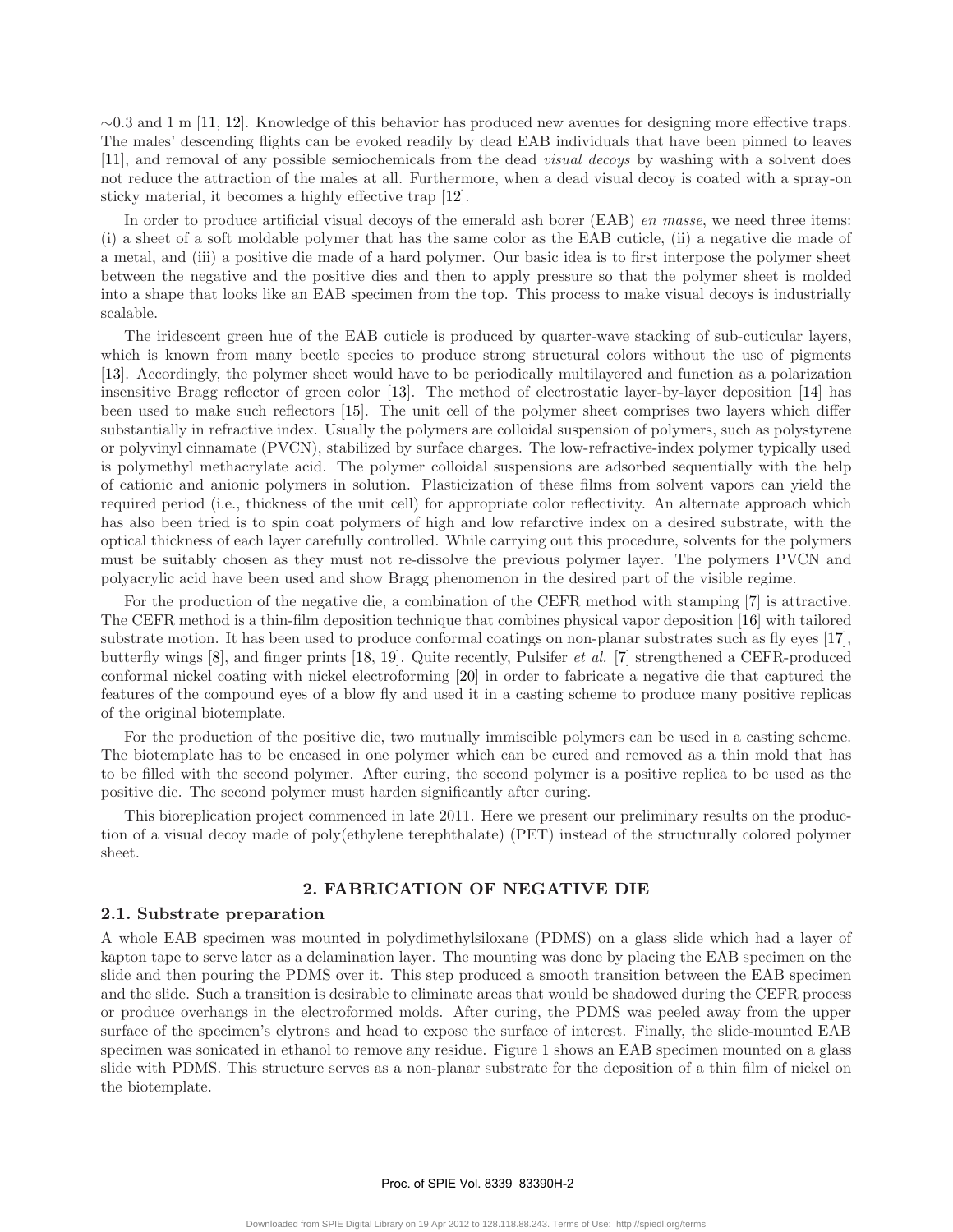

**Figure 1.** Photograph of an EAB specimen mounted on a glass slide with PDMS. The PDMS mounting allows for a smooth transition between the surface of interest and the glass slide.

## **2.2. Conformal coating of nickel**

Next, a modified CEFR method [21] was used to uniformly coat the slide-mounted EAB specimen with a  $\sim$ 500-nm-thick nickel layer to serve as the working face of the negative die and the seed layer for the electroforming step to follow. Figure 2 shows the slide-mounted EAB specimen after being coated with nickel.

The modified CEFR method is implemented in a vacuum chamber containing both the substrate to be coated and a boat containing the material for the coating. A vapor flux generated from the material is obliquely directed towards the substrate. Two programmable stepper motors allow a platform holding the slide-mounted biotemplate to be manipulated in order to produce a uniform coating on the biotemplate.

For coating the EAB specimen, nickel was evaporated from a long and narrow boat made of tungsten. During deposition, the pressure in the vacuum chamber was maintained at  $\sim 10^{-5}$  Torr and a current of  $\sim 90$  A was passed through the boat to maintain a deposition rate of 1 nm/s. The substrate-holding platform was periodically rocked about a fixed axis in the platform plane through angles between 10◦ and 90◦ with respect to that plane. Simultaneously, the platform was rotated about its surface normal at 120 rpm. The ∼500-nm-thick film was deposited in two successive CEFR runs, each run depositing ∼250 nm of nickel.

## **2.3. Electroforming**

Electroforming is necessary to build up the nickel coating on the biotemplate in order to produce a negative die able to withstand the forces exerted when stamping a polymer sheet.

Electroforming of the nickel-coated EAB specimen was carried out in three stages of successively increasing electric current. Three different electroforming stages were found to minimize grain size at the working surface of the die while also allowing acceptable growth rates. During all three stages, the electroforming bath was maintained at ∼ 50 ◦C for 2 days. The current was set at 20 mA for the first stage, 40 mA for the second, and 60 mA for the last stage. The electroformed layer produced was ∼100 *µ*m in thickness.

After the electroforming step, the EAB specimen was removed. Figure 3 is a photograph of the negative die.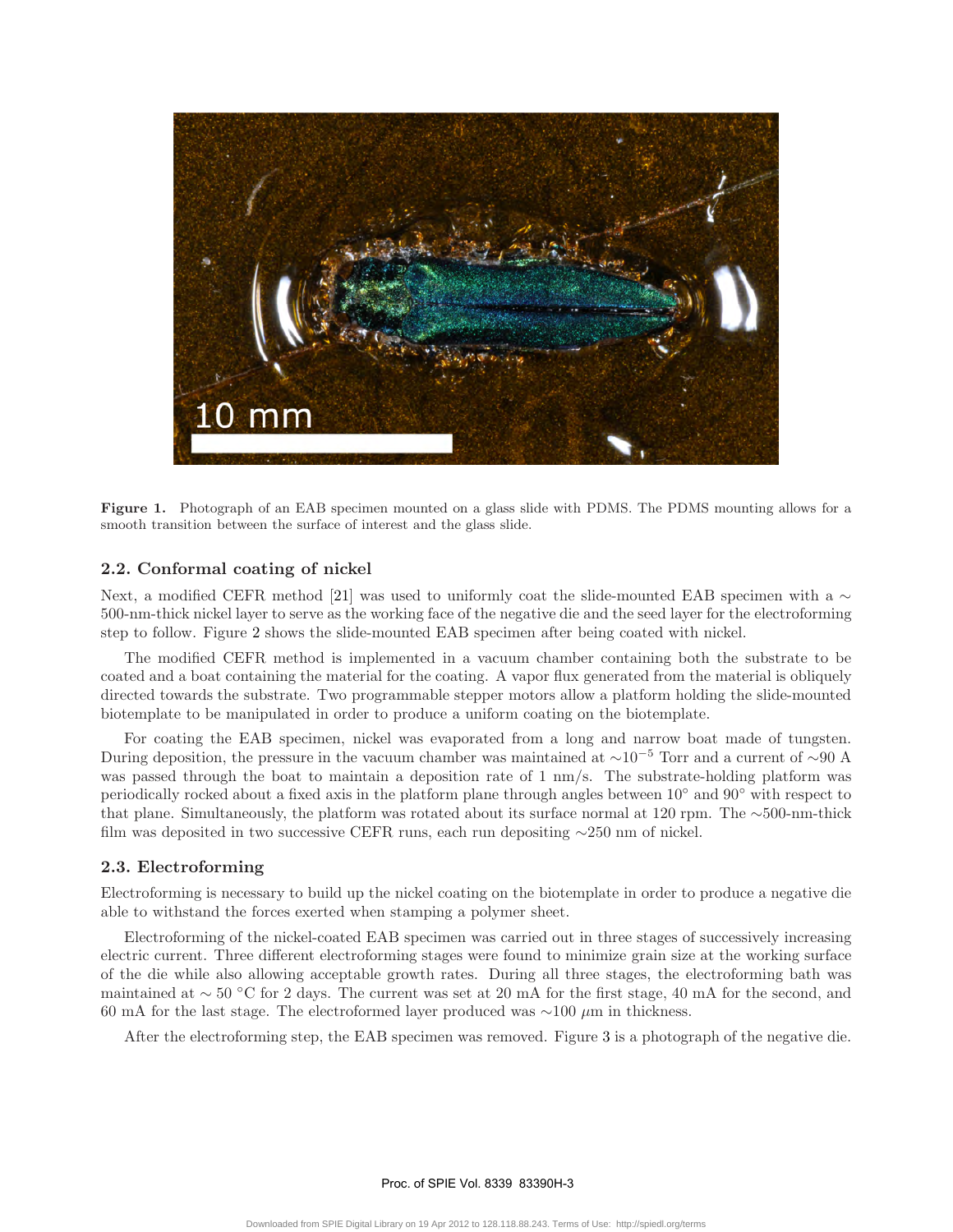

**Figure 2.** Photograph of the slide-mounted EAB specimen from Fig. <sup>1</sup> after being coated with <sup>∼</sup> 500 nm of nickel in two successive CEFR runs.



**Figure 3.** Photograph of the <sup>∼</sup>100-*µ*m-thick negative die of the EAB specimen of Fig. 1. The sunken region in the photograph had housed the biotemplate during electroforming.

# **2.4. Mounting of negative die**

Although ∼100-*µ*m thick, the electroformed nickel die has an irregular shape with the negative of the EAB specimen protruding out of the plane of the majority of the die area. To facilitate the application of pressure that would be required to stamp polymer sheets, the negative nickel die was mounted on a brass sheet with an epoxy. Thus the negative die was recessed into the epoxy, thereby allowing pressure to be applied later without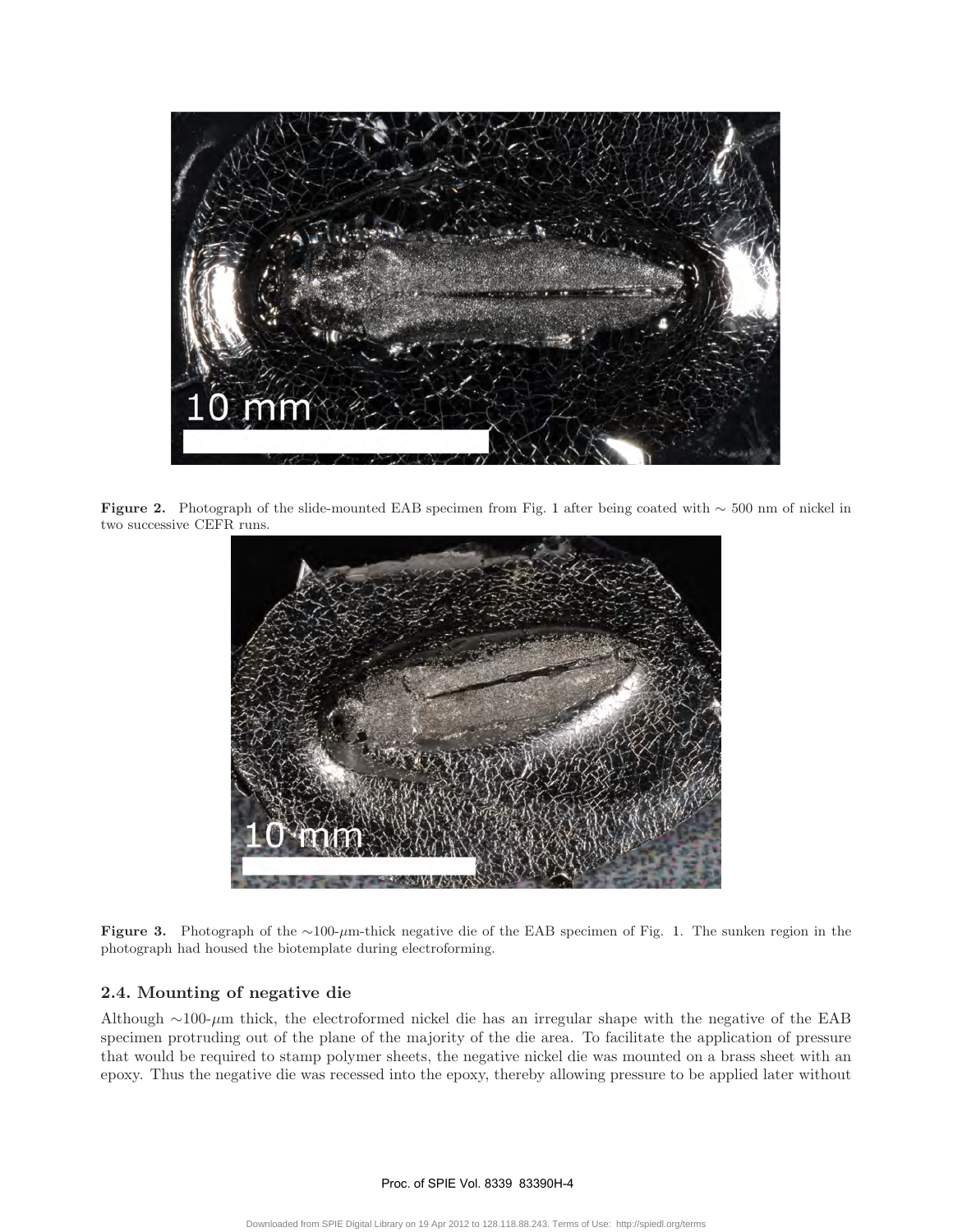inducing a large degree of deformation.

Figure 4 shows the electroformed negative die embedded in a layer of epoxy and mounted on a glass slide (instead of a brass plate).

![](_page_4_Picture_2.jpeg)

Figure 4. Photograph of the electroformed negative die—from Fig. 3—embedded in a layer of epoxy and mounted on a glass slide.

![](_page_4_Picture_4.jpeg)

**Figure 5**. Photograph of the positive epoxy die fabricated.

Proc. of SPIE Vol. 8339 83390H-5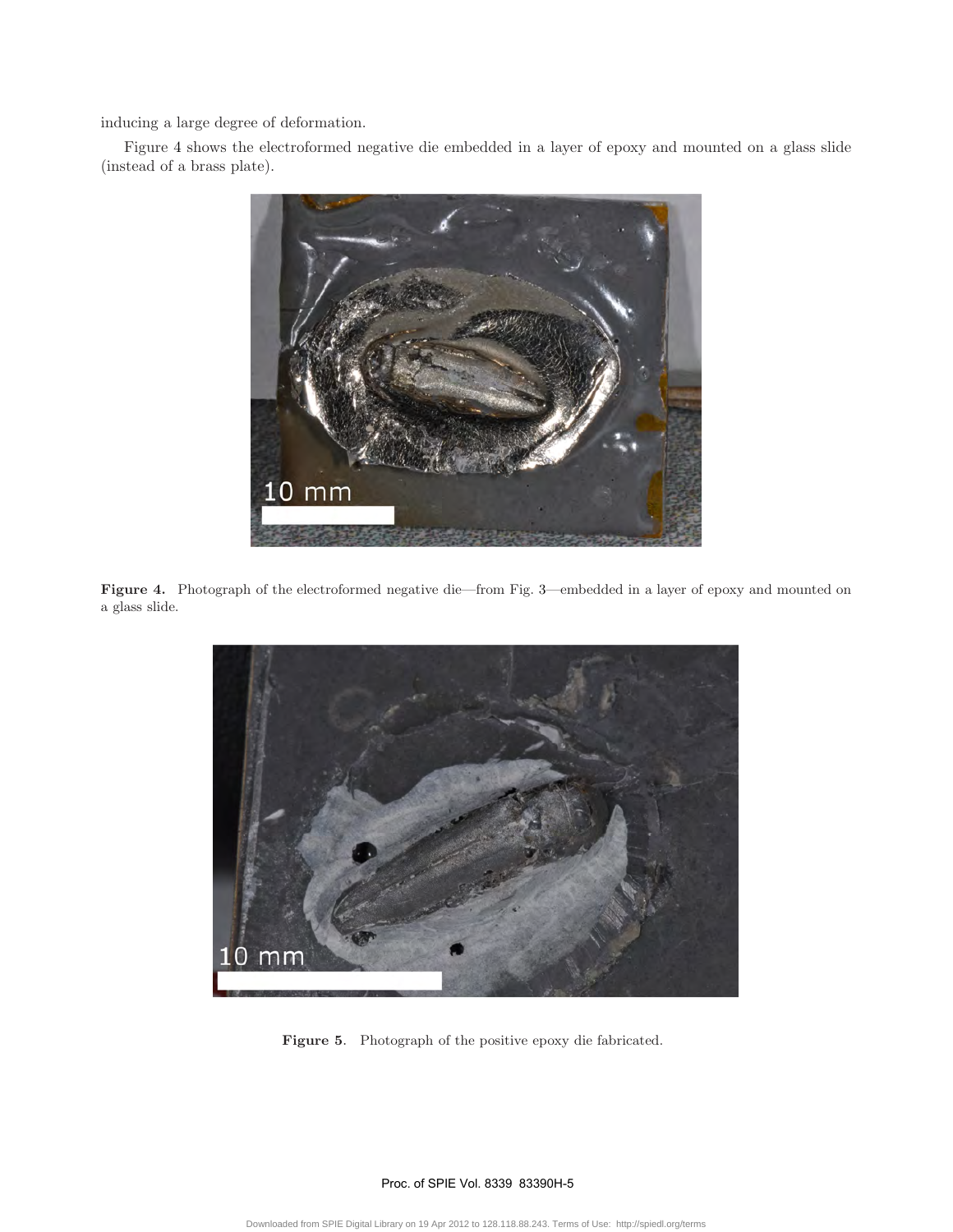## **3. FABRICATION OF POSITIVE DIE**

An EAB specimen was attached to a glass slide covered with a layer of kapton tape and then submerged in PDMS. After curing the PDMS was pulled away from the biotemplate to produce a negative casting of it. This negative casting made of PDMS was then filled with an epoxy. Once the epoxy was cured, the PDMS negative casting was peeled away to leave behind a positive epoxy replica of the EAB. This positive replica was attached to a brass sheet to allow it to be handled and heated. The epoxy in the positive die thus fabricated was trimmed to remove excess material. Figure 5 shows the positive epoxy die which can be mated with the negative nickel die.

## **4. FABRICATION OF "DECOYS"**

In the absence of colored polymer sheets described in Sec. 1, artificial decoys—of neither the right color nor the right materials—were made of poly(ethylene terephthalate) by interposing a PET sheet between the positive and negative dies. Both dies were heated on a hot plate above the melting temperature (about 250 ◦C) of PET. After sufficient time had elapsed for the dies to reach the desired temperature, a PET sheet was melted into the negative die. With a pool of molten PET in the negative die, the positive die was pressed into the negative by hand. The positive and negative dies were removed from the hot plate together and set aside to cool. Once cooled, the dies were separated. Then the PET replica was removed from the negative die. Figure 6 shows a PET replica which is a visual "decoy"—but only in part because it does not have the right color.

![](_page_5_Picture_4.jpeg)

**Figure 6**. Photograph of a partial decoy made of PET.

## **5. CONCLUSIONS AND FUTURE WORK**

Here we have presented a bioreplication procedure to make artificial visual decoys. This procedure involves the stamping of a polymer sheet with two dies directly replicated from specimen of the emerald ash borer. We have also provided a partial proof of the underlying concept. Our procedure is industrially scalable.

We plan to use this procedure to pattern colored polymer sheets which function as a Bragg reflector, in order to produce decoys that can be used to either further study the behavior of the emerald ash borer or to trap the beetles and thus halt the ecological damage being inflicted by them in North America. In doing so, we have to ensure that the polymer sheets display structural color and are not to be melted during the stamping process.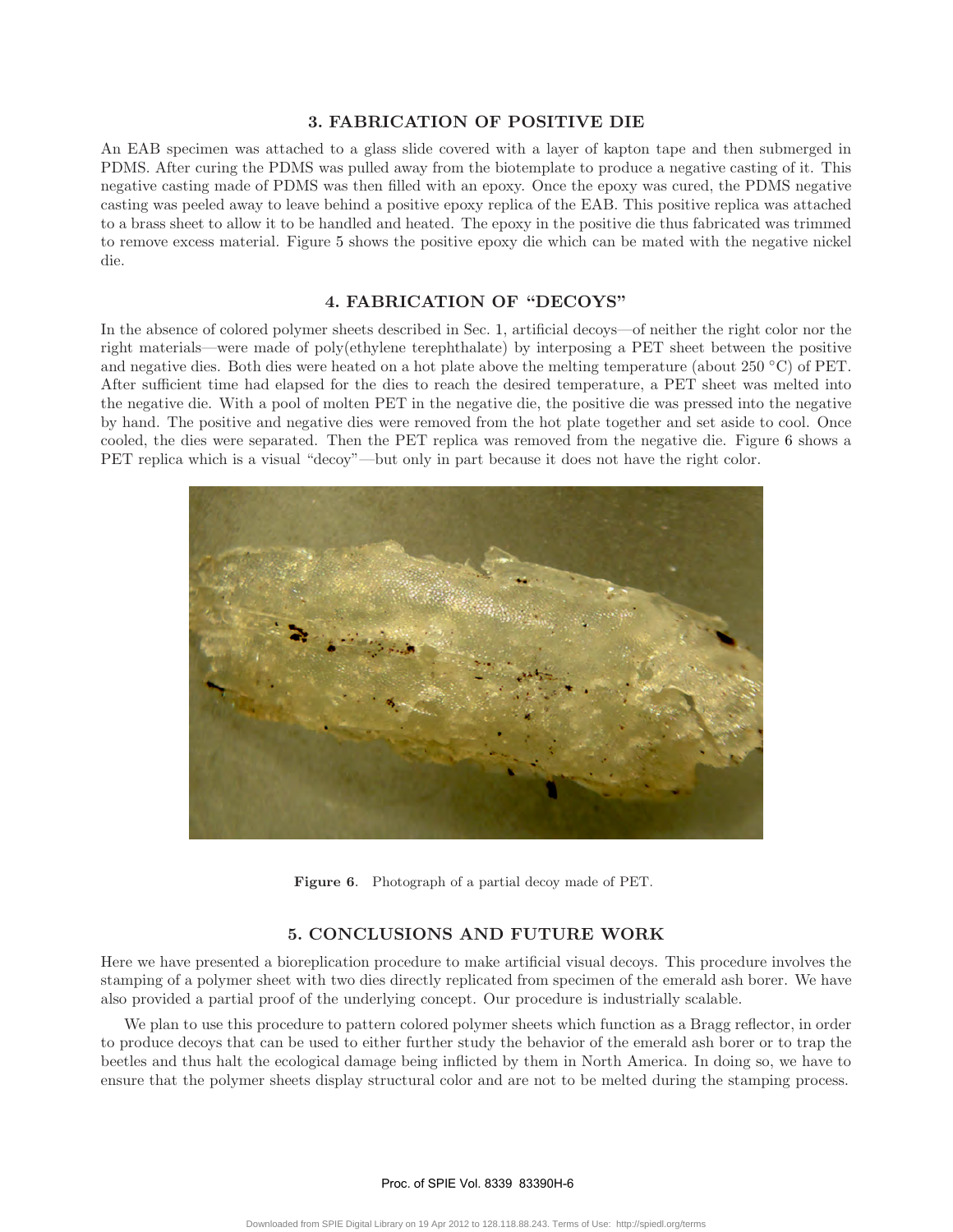**Acknowledgments.** Funding for this work was provided in part by USDA-APHIS-CPHST Cooperative Agreement No. 11-8130-0081-CA, "Nanofabrication of Visual Lures for the Emerald Ash Borer". AL thanks the Charles Godfrey Binder Endowment at Penn State for ongoing support of his research.

#### **References**

- [1] Pulsifer, D. P. and Lakhtakia, A., "Background and survey of bioreplication techniques," *Bioinspiration and Biomimetics* **6**, 031001 (2011).
- [2] Galusha, J. W., Richey, L. R., Jorgensen, M. R., Gardner, J. S., and Bartl, M. H., "Study of natural photonic crystals in beetle scales and their conversion into inorganic structures *via* a sol-gel bio-templating route," *Journal of Materials Chemistry* **20**, 1277-1284 (2010).
- [3] Huang, J., Wang, X., and Wang, Z. L., "Controlled replication of butterfly wings for achieving tunable photonic properties," *Nano Letters* **6**, 2325-2331 (2006).
- [4] Zhang, W., Zhang, D., Fan, T., Ding, J., Guo, Q., and Ogawa, H., "Morphosynthesis of hierarchical ZnO replica using butterfly wing scales as templates," *Microporous and Mesoporous Materials* **92**, 227-233 (2006).
- [5] Schulte, A. J., Koch, K., Spaeth, M., and Barthlott, W., "Biomimetic replicas: Transfer of complex architectures with different optical properties from plant surfaces onto technical materials," *Acta Biomaterialia* **5**, 1848-1854 (2009).
- [6] Nagaraja, P. and Yao, D., "Rapid pattern transfer of biomimetic surface structures onto thermoplastic polymers," *Materials Science and Engineering C* **27**, 794-797 (2007).
- [7] Pulsifer, D. P., Lakhtakia, A., Mart´ın-Palma, R. J., and Pantano, C. G., "Mass fabrication technique for polymeric replicas of arrays of insect corneas," *Bioinspiration and Biomimetics* **5**, 036001 (2010).
- [8] Mart´ın-Palma, R. J., Pantano, C. G., and Lakhtakia, A., "Biomimetization of butterfly wings by the conformal-evaporated-film-by-rotation technique for photonics," *Applied Physics Letters* **93**, 083901 (2008).
- [9] Haack, R. A., Jendek, E., Liu, H., Marchant, K. R., Petrice, T. R., Poland, T. M., and Ye, H., "The emerald ash borer: a new exotic pest in North America," *Newsletter of the Michigan Entomological Society* **47**, 1-5 (2002).
- [10] Poland, T. M., and McCullough, D. G., "Emerald ash borer: invasion of the urban forest and the threat to North America's ash resource," *Journal of Forestry* **104**, 118-124 (2006).
- [11] Lelito, J. P., Fraser, I., Mastro, V. C., Tumlinson, J. H., Böröczky, K., and Baker, T. C., "Visually mediated 'paratrooper copulations' in the mating behavior of *Agrilus planipennis* (Coleoptera: Buprestidae), a highly destructive invasive pest of North American ash trees," *Journal of Insect Behavior* **20**, 537-552 (2007).
- [12] Lelito, J. P., Fraser, I., Mastro, V. C., Tumlinson, J. H., and Baker, T. C., "Novel visual-cue-based sticky traps for monitoring of emerald ash borers, *Agrilus planipennis* (Coleoptera: Buprestidae)," *Journal of Applied Entomology* **132**, 668-674 (2008).
- [13] Dushkina, N. and Lakhtakia, A., "Structural colors, cosmetics and fabrics," *Proceedings of SPIE* **7401**, 740106 (2009).
- [14] Kumar, A. and Kumar, J., "Layer-by-layer deposition of nanoscale structures," *Journal of Nanophotonics* **3**, 030306 (2009).
- [15] Kim, M., Nagarajan, R., Snook, J. H., Samuelson, L. A., and Kumar, J., "Nanostructured assembly of homopolymers for a flexible Bragg grating," *Advanced Materials* **17**, 631-633 (2005).
- [16] Lakhtakia, A. and Messier, R., [Sculptured Thin Films: Nanoengineered Morphology and Optics], SPIE Press, Bellingham, WA, USA (2005).